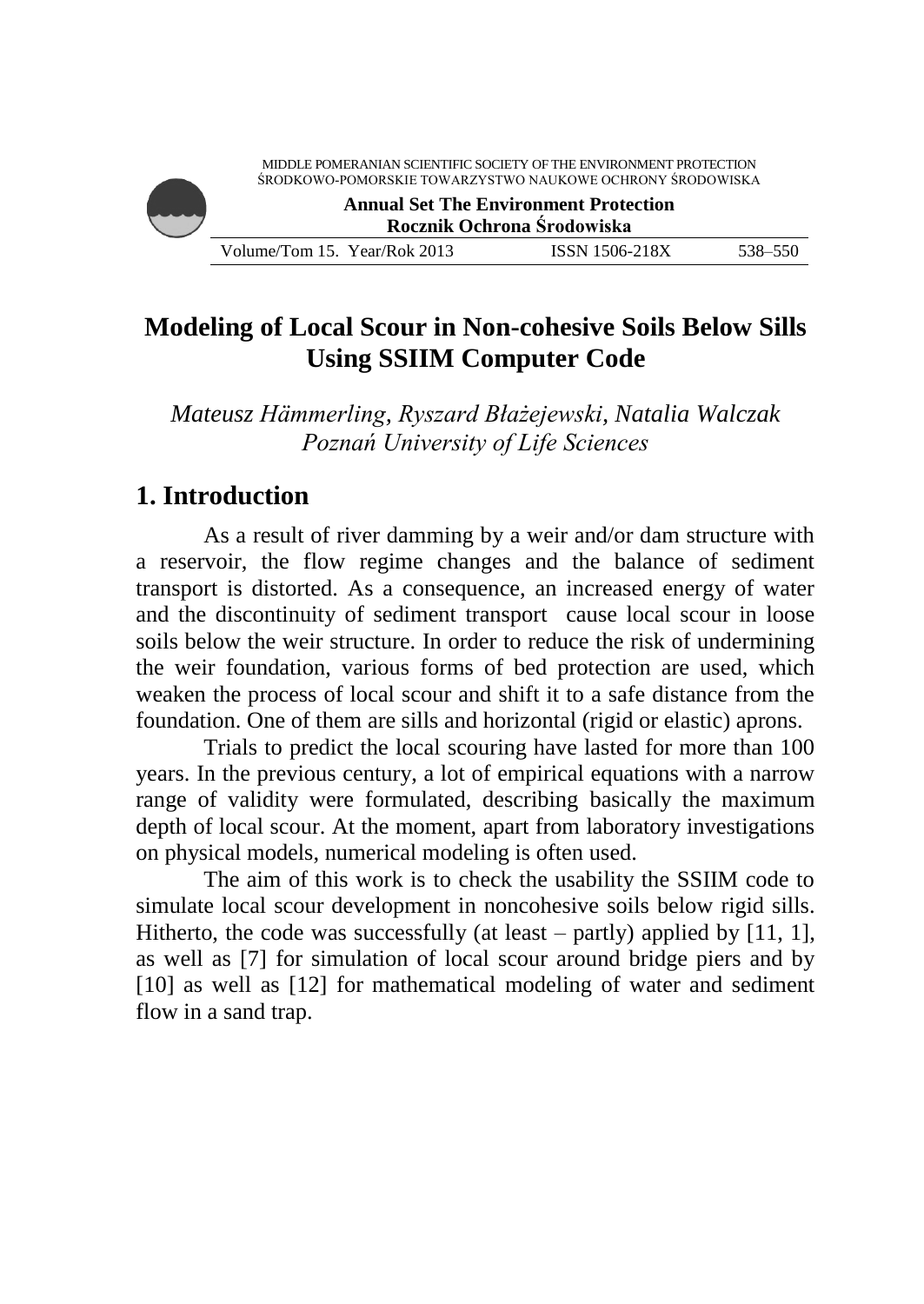## **2. Materials and methods**

## **2.1. Model description**

For modeling of the local scour (Fig. 1) the SSIIM (A three dimensional numerical model for simulation of sediments movements in water intakes with multiblock options) computer code was used [13]. A two – dimensional scheme (including wall effects) was anlysed.



**Fig. 1.** Definition sketch showing a longitudinal profile of scour hole below a rigid sill:  $h_0$  – water depth at the end of the sill, m,  $h_m$  – maximum water depth in scour hole, m,  $z_m$  – maximum depth of erosion, m,  $z_s$  – stabilized erosion depth, m,  $U_m$  – average horizontal velocity in the section of the greatest depth  $h_m$ ,  $m/s$ ,  $U_0$  – average horizontal velocity at the end of the sill, m/s **Rys. 1.** Szkic przedstawiający przekrój podłużny dolnego stanowiska budowli upustowej: *h0,* – głębokość wody w przekroju końcowym umocnień, m, *h<sup>m</sup>* – maksymalna głębokość wody w wyboju, m, *z<sup>m</sup>* maksymalna głębokość erozji, m, *z<sup>s</sup>* – ustabilizowana głębokość erozji, m, *U<sup>m</sup> –* prędkość średnia w pionie o największej głębokości *hm, m/s, U<sup>0</sup> –* prędkość średnia w pionie na końcu umocnienia, m/s

In the calculations of water flow two partial differential equations of the type:  $k \text{-} \varepsilon$  or  $k \text{-} \omega$  were used, where  $\varepsilon$  means dissipation rate of turbulence kinetic energy k, while  $\omega$  – specific dissipation rate of turbulence kinetic energy *k*.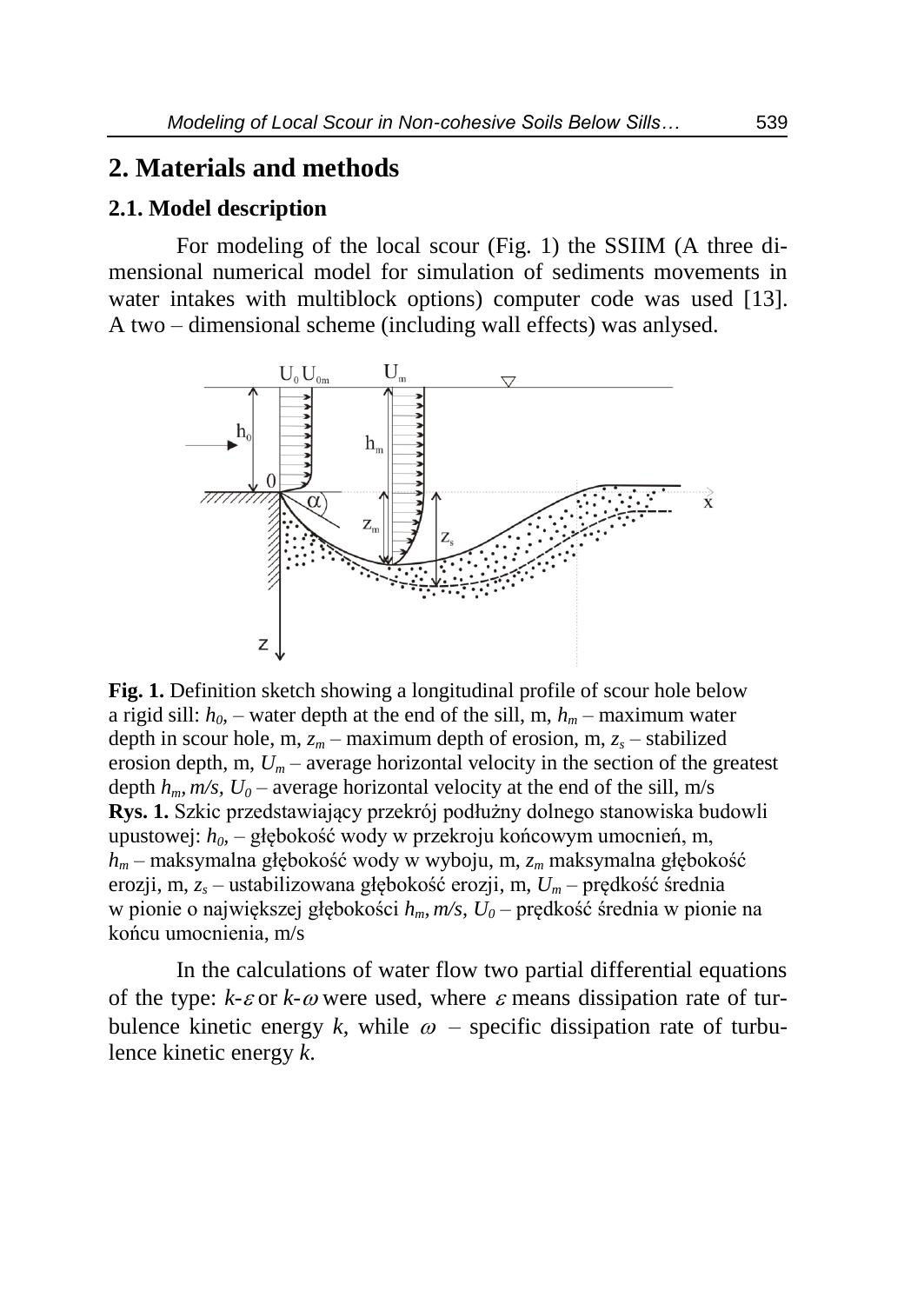Transport of suspended load was calculated using the convection– diffusion equation for sediment concentration *c*. To calculate the rate of bedload transport, the following formula by [15] was applied**:** 

$$
\frac{q_b}{d_{50}^{1.5}\sqrt{\delta g}} = b \left(\frac{\tau - \tau_c}{\tau_c}\right)^p d_{50}^{-0.3} \left(\frac{\delta \cdot g}{v^2}\right)^{-0.1} \tag{1}
$$

where:  $q_b$  – bedload transport rate,  $m^3$ /sm,  $b$  – proportionality coefficient  $(0.0053 - 0.053)$ ,

 $\tau$ – shear stress at the bottom, Pa,

 $\tau_c$  – critical bed shear stress causing movement of sediment particles, Pa,  $p -$  exponent  $(1.8 - 2.1)$ ,

 $g$  – gravitational acceleration, m/s<sup>2</sup>,  $d_{50}$  - *characteristic value of* the sediment particle diameter, m,

 $\delta = (\rho_{\rm s} - \rho)/\rho$  – relative density of the bed material, -,

 $\rho_s$  – sediment density, kg/m<sup>3</sup>,

 $\rho$  – water density, kg/m<sup>3</sup>,

 $v$  – kinematic viscosity of water,  $m^2/s$ .

When in reality suspended transport is predominating, then the results obtained from the Eq. (1) are inaccurate. To determine the amount of sediment re-integrating the bedload with suspended load the following relation by van Rijn was used, describing the volume fraction  $[m^3/m^3]$  of the sediment located near the bottom:

$$
c_{\text{bed}} = 0.015 \frac{d_{50}^{0.7}}{a} \left[ \frac{\tau - \tau_c}{\tau_c} \right]^{1.5} \left[ \frac{\delta \cdot g}{v^2} \right]^{-0.1} \tag{2}
$$

where:

 $c_{bed}$  – volumetric concentration of sediment near the bottom,

*a* – reference level equals to the roughness height, m.

Description of the local scour process is very complicated. In this study the impact of several parameters on the rate of sediment transport was investigated.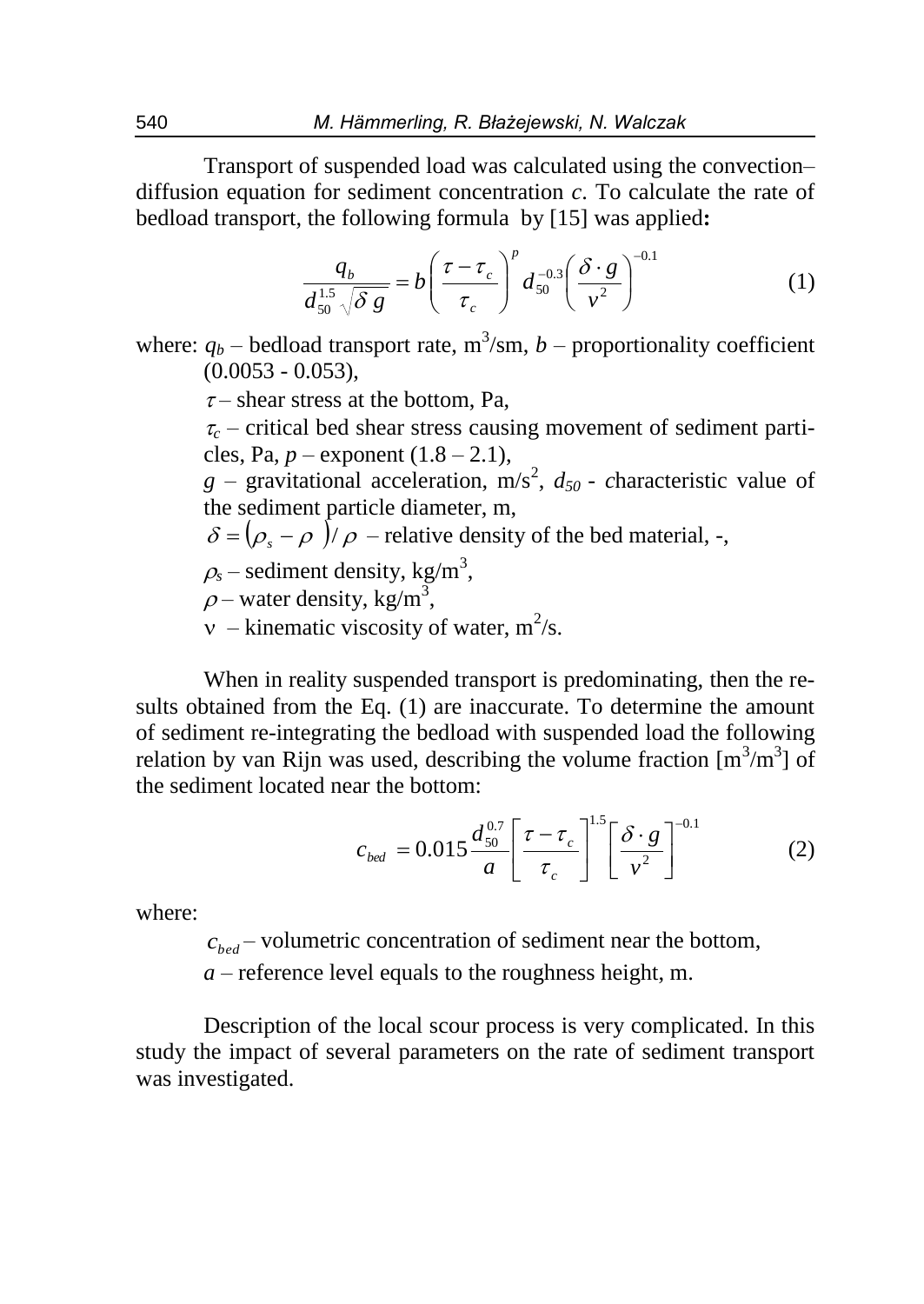Sediment concentration affects the density of the mixture of water and the sediment changing the flow characteristics, for example forming density currents. This effect has been taken into account by adding the term *z*  $s^g \frac{\partial c}{\partial z}$  $\partial$  $\rho_{s}g \frac{\partial c}{\partial r}$  to the Navier–Stokes equation, where *c* – volume concentration of sediment. Inclusion of this term brings about a change in direction of the bottom velocity.

In the SSIIM two special algorithms describing sediment movement on the sloped bottom are distinguished. The first one is associated with a reduction of critical shear stress using the Brooks formula [13], and the second is called "Sand slide". The Brooks` coefficient reduces the effective value of the critical shear stress agitating sediment particles on the sloping bottom comparing to a horizontal one. The algorithm "Sand slide" causes the adaption of the simulated bottom slope to the angle specified by the user, e.g. the angle of soil repose under water.

#### **2.2. Model identification**

The area of research used to identify the above presented mathematical model was the Warta river below the Jeziorsko reservoir (Central Poland). The basic assumptions of the model were derived from [2] and special own research. The following geometry of the test area (Fig. 2) was assumed as: length 200 m, width 40 m, initial depth 2.61 m. The unit flow was steady and typical for a high flow  $q = 7.0 \text{ m}^3/\text{ms}$ . It was assumed that there was no inflow of sediment to the movable bed. The initial 40 m of the bottom was protected by an apron made of stones of diameter 0.10 m, and the next 160 m was built of sand of diameter  $d_{50} = 0.5$  mm.

The verification of the mathematical model was carried out in two stages. The first step was aimed to check the impact of the following factors on time evolution of the maximum scour depth: exponent *p* in Eq. (1), turbulent flow models  $k-\varepsilon$  and  $k-\omega$ , reduction of the critical shear stress and "Sand slide" algorithm. The erosion time reached 16 hours under clear water scouring condition. The effective roughness of the bottom was used as  $k_s = 3d_{90}$  and an additional term *z*  $\frac{\partial c}{\partial z}$  $\partial$  $\rho_s g \frac{\partial c}{\partial r}$  in Navier-Stokes equation was added.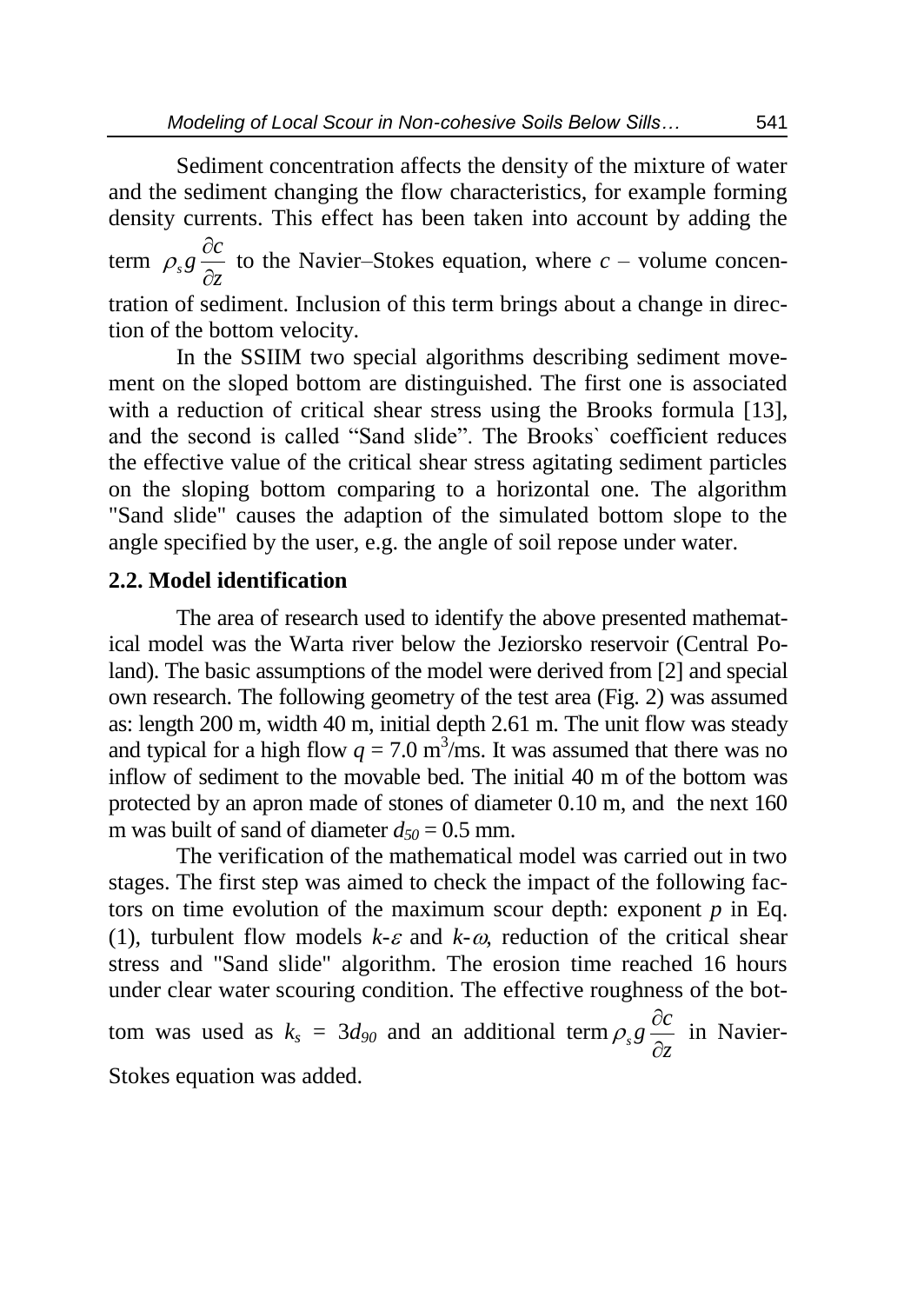To verify the simulation results the following, well-known Dutch empirical formula was used [5], [9]:

$$
z_m = \frac{(U_{0m} - U_n)^{1.634} h_0^{0.24} t^{0.38}}{8.15 \delta^{0.646}} \text{ [m]}
$$
 (3)

where:  $U_{0m} = U_0 + 3\sigma_{u0}$  – maximum velocity at the end of the bed protection, m/s,  $U_n$  – non scouring velocity, m/s,  $t$  – time of erosion, h.



**Fig. 2.** Longitudinal profile of the simulated test area **Rys. 2.** Profil podłużny symulowanego obszaru badawczego

In the second stage of the verification the influence of following factors was examined: standard algorithm TSC (Alg TSC) (transient sediment computation), algorithm referring to the numerical grid nodes at the bottom (in these points, the equation describing the concentration of sediment was transformed into the intensity of erosion (IntEr)), the movement of bedload and suspended load (Bl+Sl) simultaneously, as well as the movement of bedload (Bl) only. At this stage of simulation, the additional term in Navier-Stokes equation was taken into account, the turbulent flow model was model  $k-\omega$ , the algorithm "Sand slide" was used for angle of repose 30 degrees, and exponent and constant in the formula by van Rijn had the default values ( $p = 2.1$  and  $b = 0.053$ ).

The input data for calculations and data on time evolution of scour holes were taken from the following works: [3, 4, 14]. In Table 1 the basic parameters of the laboratory tests are summarized.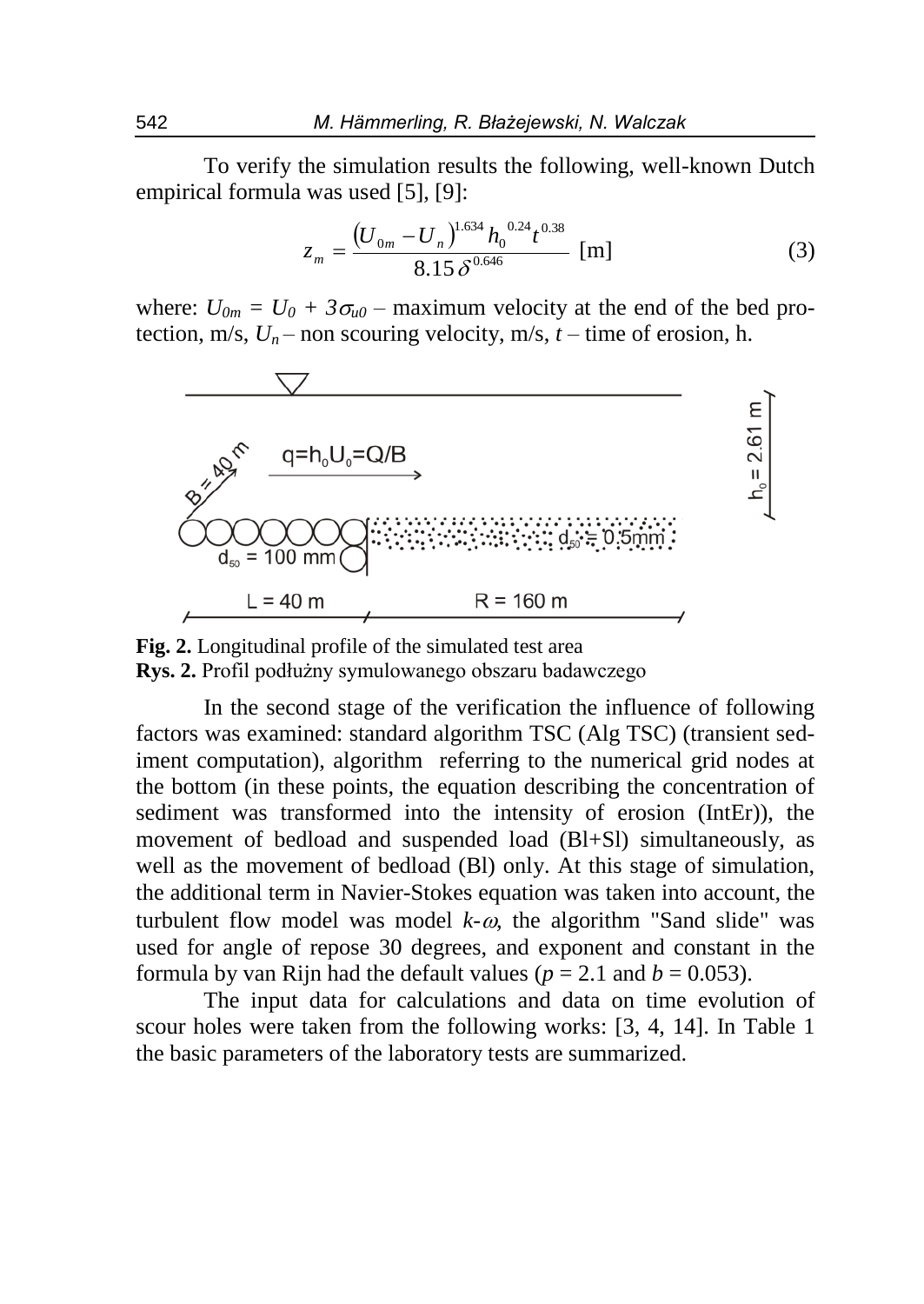|                |                               |                  |                         | Water depth |                             |                          | Channel width    | Sediment<br>characteristic |          |
|----------------|-------------------------------|------------------|-------------------------|-------------|-----------------------------|--------------------------|------------------|----------------------------|----------|
| Exp.           | Authors of laboratory tests   | Duration of exp. | Water flow<br>discharge |             | Length of bed<br>protection | movable bed<br>Length of |                  | $d_{50}$                   | $d_{90}$ |
|                |                               | $\boldsymbol{t}$ | $\varrho$               | $h_0$       | L                           | $\boldsymbol{R}$         | $\boldsymbol{B}$ |                            |          |
|                |                               | h                | $dm^3/s$                | m           | m                           | m                        | m                | mm                         | mm       |
| A              | <b>Breusers</b><br>(1966, 67) | 1.21             | 137                     | 0.25        | 0.75                        | 2.5                      | 0.5              | 0.22                       |          |
| $\overline{B}$ | <b>Breusers</b><br>(1966, 67) | $\overline{4}$   | 550                     | 0.5         | 1.5                         | 5                        | 1.0              | 0.22                       |          |
| $\mathcal{C}$  | <b>Breusers</b><br>(1966, 67) | 25               | 5085                    | 1.5         | 4.5                         | 15                       | 3.0              | 0.22                       |          |
| D              | Siwicki<br>(2002)             | 8                | 73                      | 0.165       | 0.5                         | 4.5                      | 1.07             | 0.44                       | 0.7      |
| E              | Siwicki<br>(2002)             | 8                | 73                      | 0.165       | 0.5                         | 4.5                      | 1.07             | 0.29                       | 0.58     |
| $\mathbf F$    | Siwicki<br>(2002)             | 8                | 73                      | 0.165       | 0.5                         | 4.5                      | 1.07             | 1.1                        | 2.4      |
| G              | Siwicki<br>(2002)             | 8                | 122                     | 0.215       | 0.5                         | 4.5                      | 1.07             | 0.44                       | 0.7      |
| $H_{\rm}$      | Siwicki<br>(2002)             | 8                | 122                     | 0.215       | 0.5                         | 4.5                      | 1.07             | 0.29                       | 0.58     |
| $\bf{I}$       | Siwicki<br>(2002)             | 8                | 122                     | 0.215       | 0.5                         | 4.5                      | 1.07             | 1.1                        | 2.4      |

**Table 1.** Basic parameters of laboratory tests used to calibrate the SSIIM model [8] **Tabela 1.** Zestawienie podstawowych parametrów badań laboratoryjnych, wykorzystanych do kalibracji modelu SSIIM [8]

Table 2 presents the of parameters used in this study. Designations S 1 – S 8 were used in the description of graphs in the section "Results".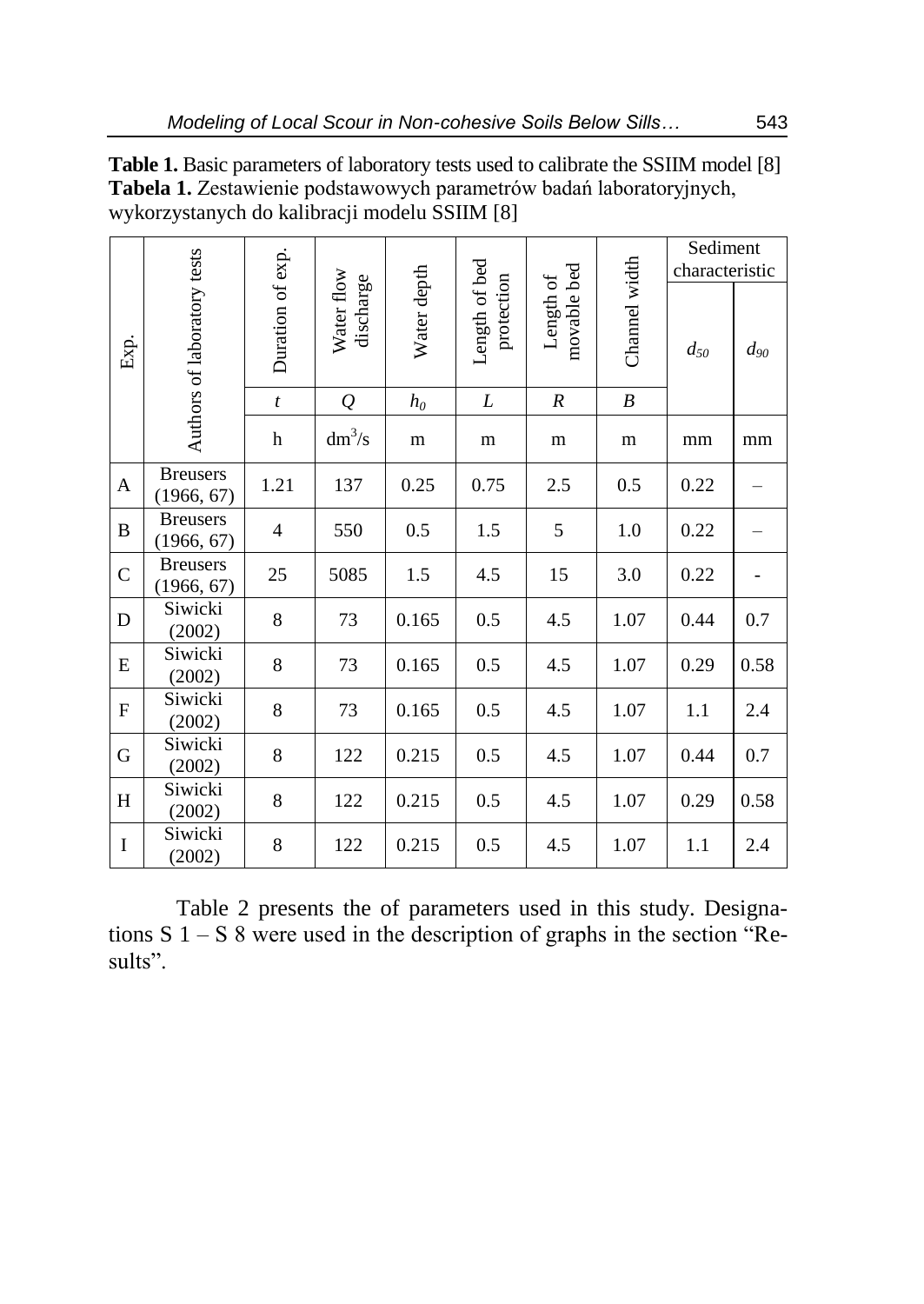| Set            | $k-\varepsilon$ | $k-$<br>$\omega$ | Sand<br>slide | Reduction of<br>critical bed<br>shear stress | Alg<br><b>TSC</b> | Alg<br>Inter | B <sub>1</sub> | $B1+$<br>S1 |
|----------------|-----------------|------------------|---------------|----------------------------------------------|-------------------|--------------|----------------|-------------|
| S <sub>1</sub> | $^{+}$          |                  |               | $+$                                          | $+$               |              | $+$            |             |
| S <sub>2</sub> |                 | $+$              |               | $+$                                          | $+$               |              | $+$            |             |
| S <sub>3</sub> | $^{+}$          |                  | $+$           |                                              | $^{+}$            |              | $^{+}$         |             |
| S 4            |                 | $+$              | $+$           |                                              | $+$               |              | $^{+}$         |             |
| S <sub>5</sub> |                 | $+$              | $+$           |                                              | $+$               |              | $+$            |             |
| S <sub>6</sub> |                 | $+$              | $+$           |                                              |                   | $^{+}$       | $+$            |             |
| S <sub>7</sub> |                 | $+$              | $+$           |                                              | $^{+}$            |              |                | $^{+}$      |
| S <sub>8</sub> |                 | $+$              | $+$           |                                              |                   | $^{+}$       |                | $\pm$       |

| <b>Table 2.</b> Specification of parameters in SSIIM mathematical model |  |
|-------------------------------------------------------------------------|--|
| Tabela 2. Parametry modelu matematycznego SSIIM                         |  |

 $Notes: + ON. - OFF$ 

Calculations have been carried out using PC with a central unit of the following configuration: Intel@CoreTM i7 860 and 4 GB RAM memory.

## **3. Results**

As a result of the identification of the local scour model implemented in the SSIIM code it can be concluded that more correct results were obtained by means of using: additional term *z*  $\frac{\partial c}{\partial z}$  $\partial$  $\rho_s g \frac{\partial c}{\partial r}$  of the Navier -Stokes equation and  $k_s = 3d_{90}$ , the constant in the equation for bedload discharge equal to the value proposed by van Rijn, i.e.  $b = 0.053$ .

Figure 3 shows geometric shape of the local scour below horizontal sill as in Fig. 2 after 16 hours of simulation for the parameters` set S 2 and the exponent  $p = 1.8$ . It is worth to note that the maximum scour holes have occurred at walls. In reality, the maximum scour depth has reached 4.6 m [2].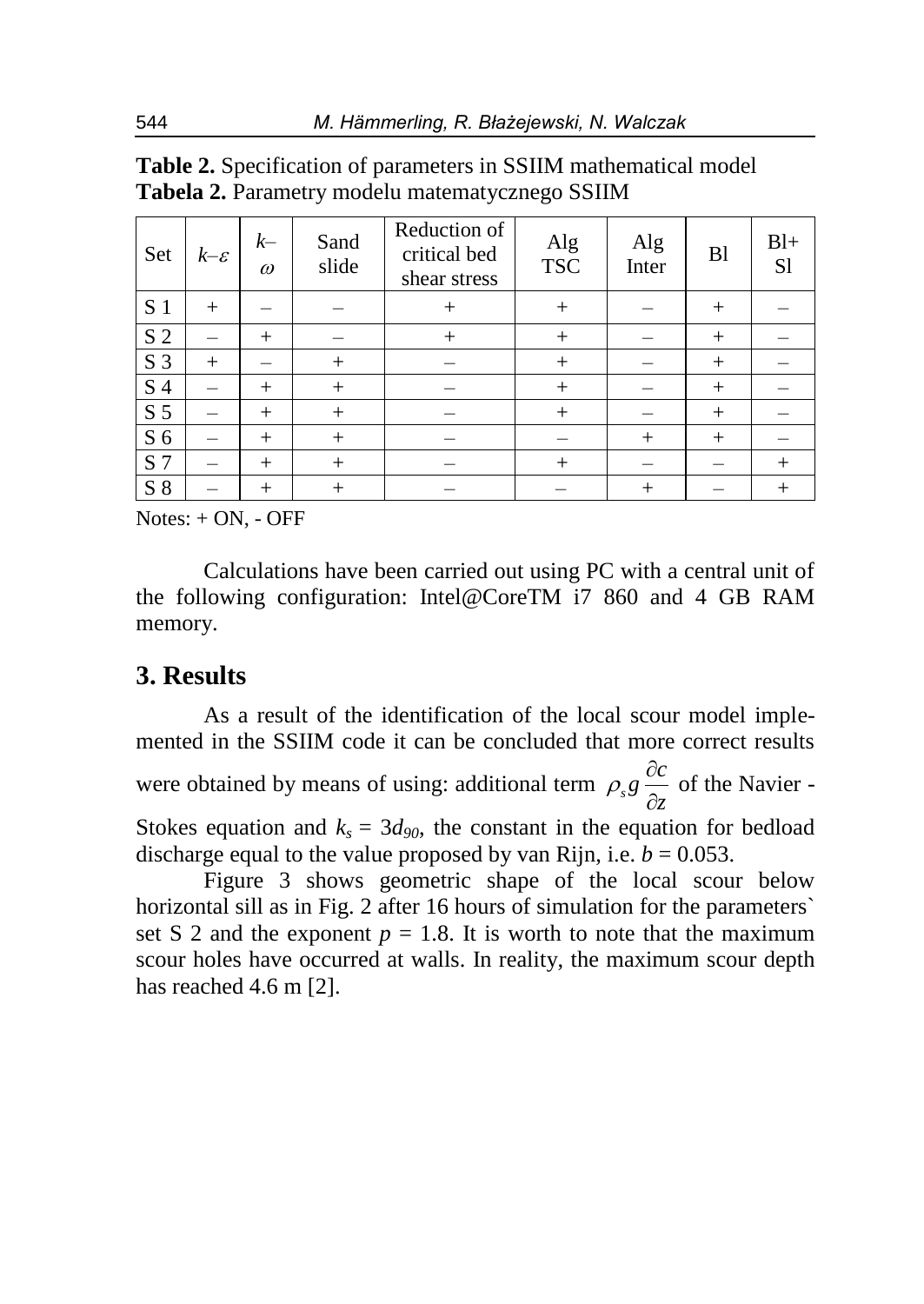

Bed level changes, min=-4.23 m, max=-0.22 m

**Fig. 3.** Countour plan of the local scour below horizontal sill as in Fig. 2 after 16 hours of simulation (plan view)

**Rys. 3.** Kształt wyboju lokalnego poniżej poziomego progu z Rys. 2 po 16 godzinach symulacji (widok z góry)

Figure 4 shows evolution of the maximum scour depth in time for the scheme shown in Fig. 2 for different turbulent flow models, "Sand slide" algorithm and the reduction of critical shear stress as well as the exponent values in Eq. (1).



**Fig. 4.** Development of the maximum depth of local scour (as in Fig. 2) in time, depending on the criterion of sediment stability and the turbulent flow model for: a) the exponent  $p = 2.1$  in Eq. (1) and b) for the exponent  $p = 1.8$  in Eq. (1) **Rys. 4.** Zmiany maksymalnej głębokości wyboju w czasie w zależności od kryterium stateczności gruntu i modelu turbulencji dla a) wykładnika potęgi 2.1 we wzorze van Rijna (5) b) dla wykładnika potęgi 1.8 we wzorze van Rijna (5)

On the basis of the first part of verification it was found that the application of reduction critical shear stress gave larger scour depths and less consistent with the empirical formula (4) than application of the al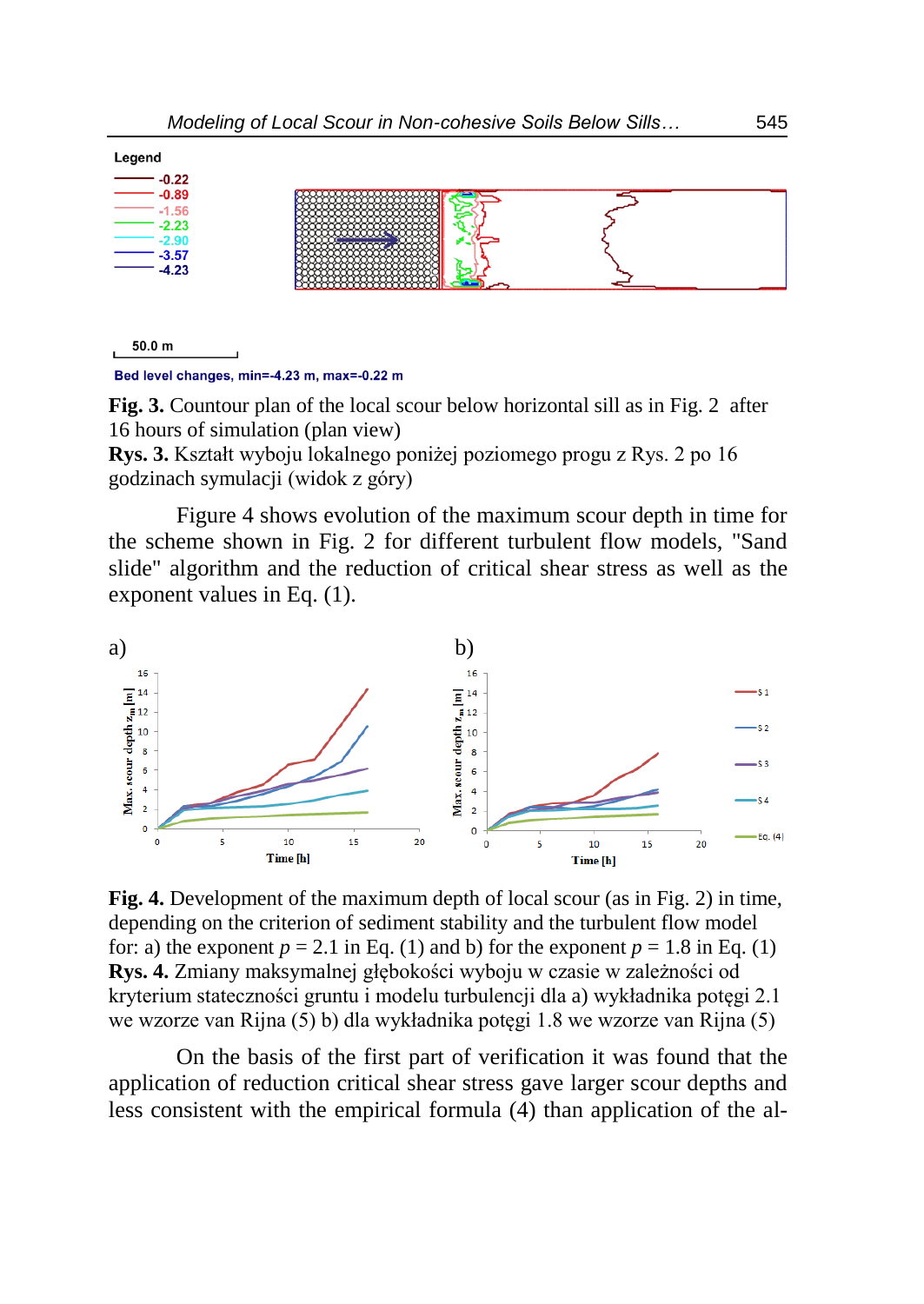gorithm "Sand slide", irrespective of the applied turbulence flow model. Using this configuration of the model, no stabilization of the local scour depth in time was achieved. The  $k$ - $\varepsilon$  model gave greater maximum scour depths than the  $k$ - $\omega$  model for the same input data, which made it closer to the empirical Dutch formula Eq. (3). Statistical analysis was carried out on the basis of the Eq. (4). Relative mean square residual errors had values from  $\pm$  1.18 to  $\pm$  2.29.

Subsequent calculations – in the second part of the verification tests – were performed for laboratory experiments results provided by Siwicki [14]. Our study utilized his six experiments  $(D, E, F, G, H, I$ conf. Table 1). Figure 5 presents a comparison of the geometry of the local scour hole calculated by the SSIIM model with the laboratory results (experiment H).



Distance from the end of bed protection[m]

**Fig. 5.** Longitudinal profiles of local scour holes simulated by SSIIM code on the basis of [14] research**,** experiment H, after 8 h of erosion **Rys. 5.** Geometria wyboju lokalnego obliczona modelem SSIIM na podstawie badań [14], doświadczenie H, czas trwania erozji 8 h

The calculated shapes of the scour hole using parameter`s set S 2, after 8 hours of erosion, show much better agreement with that measured in the experiment H than in the former ones.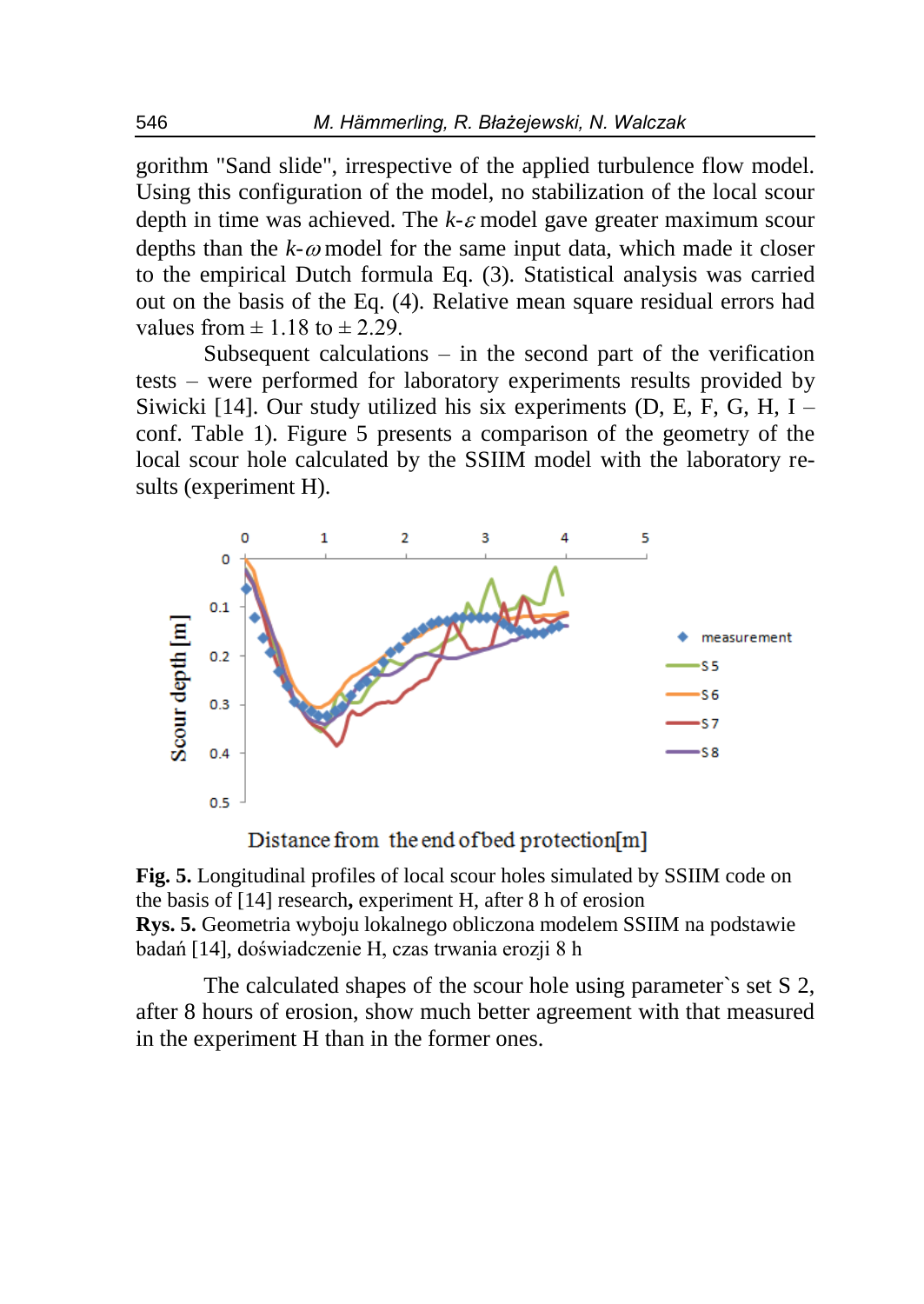As the goodness-of-fit criteria the following statistical measures were adopted after [6]:

• relative mean square residual error

$$
MRE = \frac{100\%}{\overline{z_e}} \left( \frac{1}{n} \sum_{i=1}^n (z_{e,i} - z_{s,i})^2 \right)^{\frac{1}{2}}
$$
(4)

• the ratio of mean values

$$
MWR = \frac{\overline{z_s}}{\overline{z_e}}\tag{5}
$$

where:  $n$  – sample size, i.e. number of mesurement,

*z<sup>e</sup>* – measured value of scour depth,

 $z_s$  – simulated value. The top bar means an average value of *z*.

Table 3 summarizes the statistical measures describing the compared of results from laboratory tests and the SSIIM code.

**Table 3.** Summary of statistical measures that describe the modeled local scour depths [8]

**Tabela 3.** Zestawienie miar statystycznych, opisujących modelowane rozmycie lokalne [8]

|      | Sample<br>size<br>n | Relative mean square residual<br>error $MRE$ (4) for parameter |                |                |            | The ratio of mean val-<br>ues $MWR$ (5) for pa- |                |                |       |
|------|---------------------|----------------------------------------------------------------|----------------|----------------|------------|-------------------------------------------------|----------------|----------------|-------|
| Exp. |                     | set                                                            |                |                |            | rameter set                                     |                |                |       |
|      |                     | S <sub>5</sub>                                                 | S <sub>6</sub> | S <sub>7</sub> | $S_8$      | S <sub>5</sub>                                  | S <sub>6</sub> | S <sub>7</sub> | $S_8$ |
| A    | 15                  | $\pm 0.57$                                                     | $\pm 0.57$     | $\pm 0.58$     | $\pm 0.53$ | 2.32                                            | 2.32           | 2.37           | 2.11  |
| B    | 15                  | $\pm 0.73$                                                     | $\pm 0.67$     | $\pm 0.75$     | $\pm 0.72$ | 3.67                                            | 3.02           | 4.04           | 3.57  |
| C    | 15                  | $\pm 0.71$                                                     | $\pm 0.53$     | $\pm 0.78$     | $\pm 0.67$ | 3.47                                            | 2.14           | 4.29           | 3.02  |
| D    | 41                  | $\pm 0.31$                                                     |                | $\pm 0.38$     | $\pm 0.23$ | 0.76                                            |                | 1.62           | 1.31  |
| E    | 41                  |                                                                |                | $\pm 0.22$     | $\pm 0.18$ |                                                 |                | 1.28           | 1.21  |
| F    | 41                  | $\pm 1.10$                                                     | $\pm 1.31$     | $\pm 0.92$     | $\pm 1.77$ | 0.48                                            | 0.43           | 0.52           | 0.36  |
| G    | 41                  | $\pm 0.07$                                                     | $\pm 0.17$     | $\pm 0.18$     | $\pm 0.18$ | 0.94                                            | 0.85           | 1.22           | 1.22  |
| H    | 41                  | $\pm 0.07$                                                     | $\pm 0.18$     | $\pm 0.10$     | $\pm 0.05$ | 0.93                                            | 0.85           | 1.11           | 1.06  |
|      | 41                  |                                                                |                | $\pm 1.67$     |            |                                                 |                | 0.38           |       |

*Note: the goodness-of-fit model estimates: Bold font – satisfactory, Plain point font – unsatisfactory, – unstable numerical solution*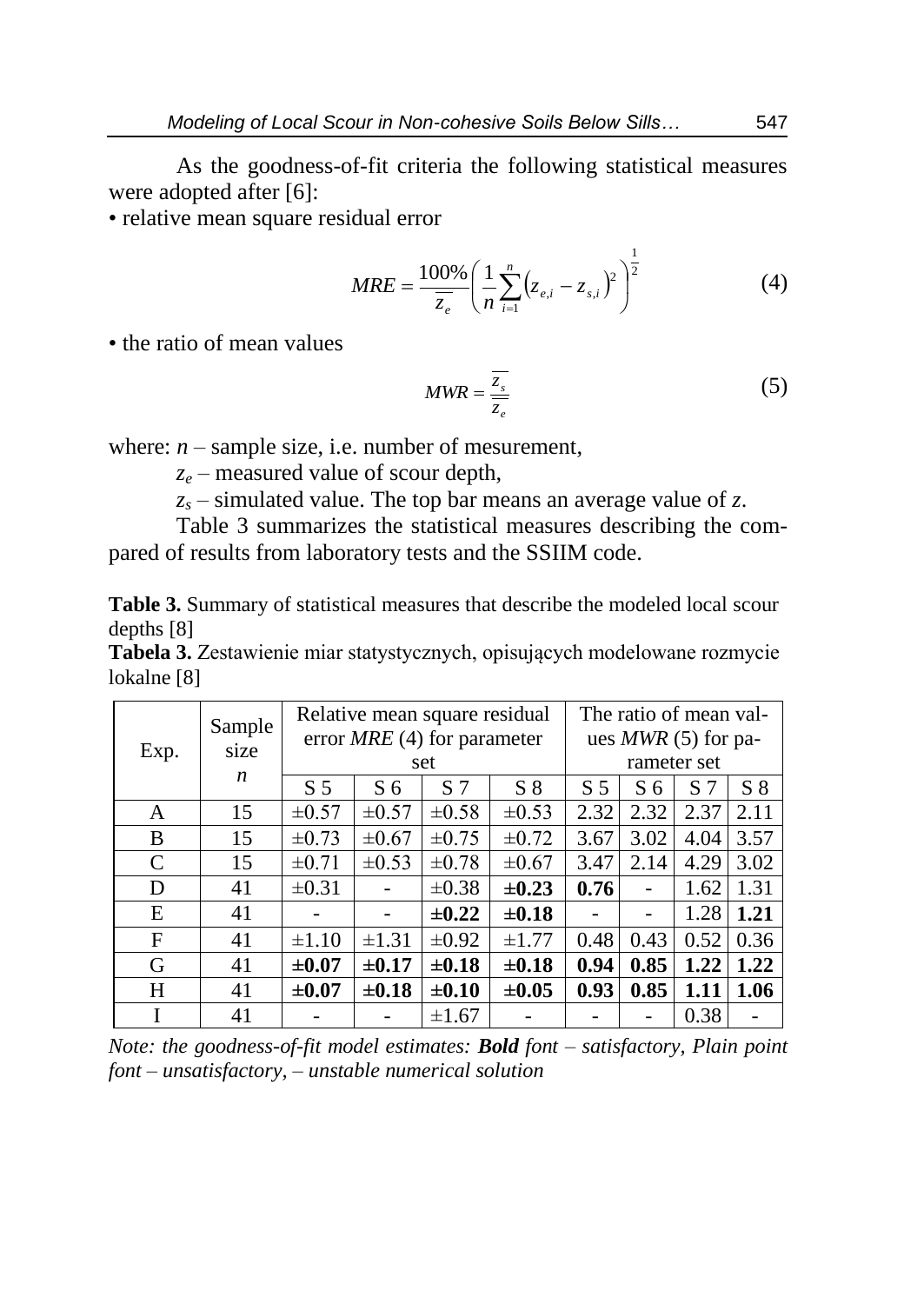The relative mean square residual error has ranged from  $\pm 0.05$  to  $\pm$  1.77. The ratio of mean values has shown also large variability 0.36– 3.47 comparing with the best 1.0. The results obtained using the SSIIM code can be defined as good, pretty good and unsatisfactory. The results obtained for Breusers` experiments A, B i C have occurred wholly unsatisfactory. The cause of this discrepancy was probably an inadequate description of the sediment transport. More consistent results were obtained in simulations of the experiments by Siwicki, apart from the largest diameter of the sediment particles  $d_{50} = 1.1$  mm and the largest geometric standard deviation *((d84/d16) 0.5)*, regardless of flow rate (experiments F and I). The best results were obtained for experiments G and H, where the bed material was relatively uniform, and the flow discharge was greater than in D. The most numerically unstable was experiment I, in which the bed material was non–uniform and the flow discharge had a greater value.

## **4. Conclusions**

As a result of identification of the clear – water local scour below a horizontal rigid sill implemented in the SSIIM code for the erosion time 8 h it can be concluded that the more correct results are obtained using the additional term of the Navier–Stokes equation *z*  $\frac{\partial c}{\partial z}$  $\partial$  $\rho_s g \frac{dE}{dr}$  and effective bed roughness  $k_s = 3$  d<sub>90</sub>.

On the basis of the first part of the verification it was found that the use of critical shear stress reduction gave a greater depth of scour than using the algorithm "Sand slide", irrespective of the applied turbulence model. Model  $k \in \mathcal{E}$  gave greater maximum scour depths than  $k \in \mathcal{E}$ model for the same input data.

The simulation results obtained for Breusers` laboratory experiments have proved unsatisfactory. Unsatisfied results were obtained also for the largest diameter of sediment  $d_{50} = 1.1$  mm and its largest geometric standard deviation regardless of the flow rate in the Siwicki`s experiments F and I. The best results were obtained for experiment H, where the sediment was relatively uniform, and the flow was greater than in experiment D. The simulation of experiment I turned to be the most nu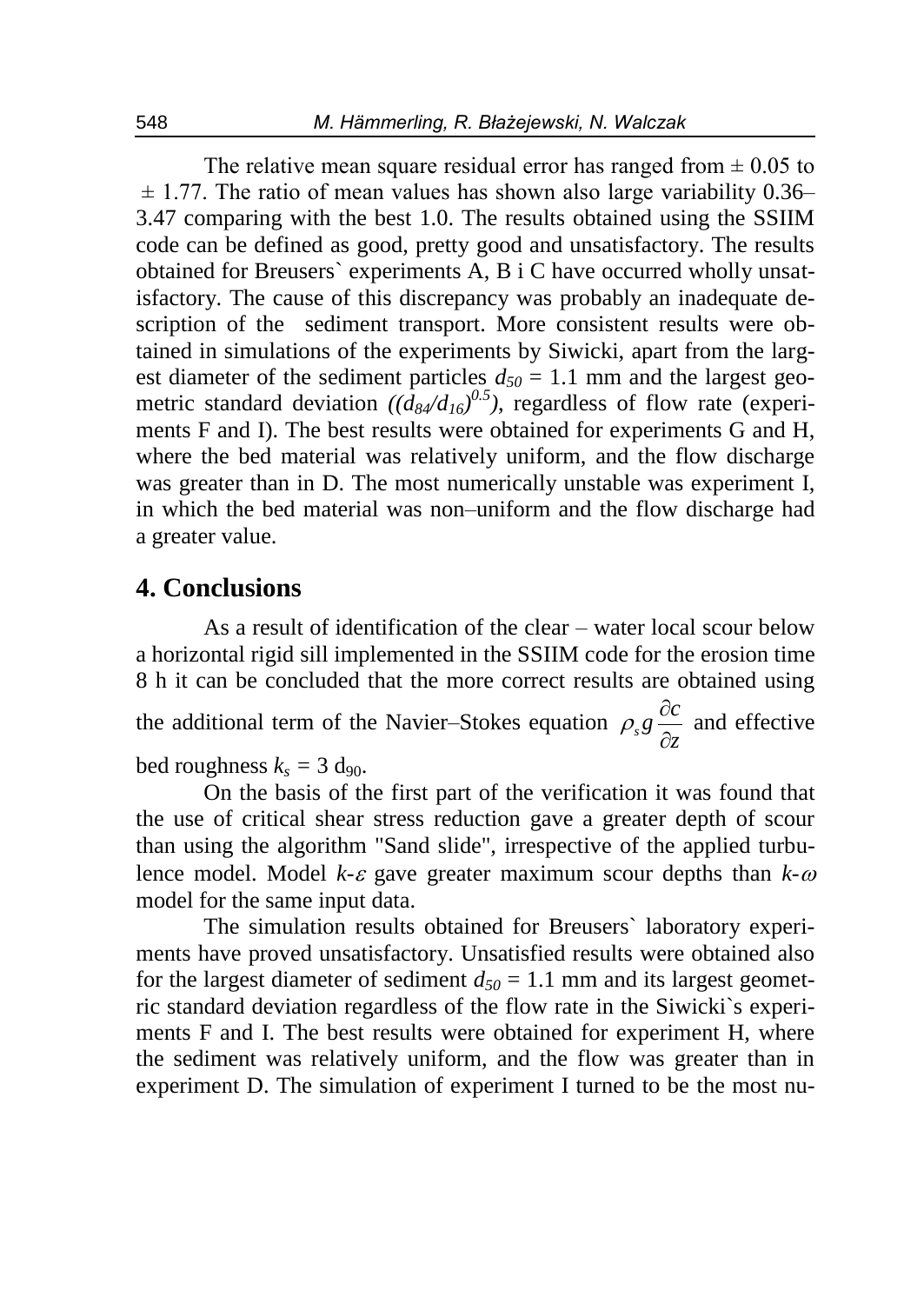merically unstable. In this experiment the sediment was mostly nonuniform, and the flow was relatively high.

The usefulness of the SSIIM model for the calculation of the local scour in non-cohesive soils below sills is promising but still problematic and therefore more research is needed, especially on sediment transport within the local scour hole.

# **References**

- 1. **Abouzeid G. A. A., Mohamed H. I., Ali S. M.:** *3-D Numerical simulation of flow and clear water scour by interaction between bridge piers*, Tenth International Water Technology Conference, IWTC10, Egypt 2006.
- 2. **Błażejewski R.:** *Prediction of local scour in non-cohesive sediments downstream of outlet structure*, Annals of Agriculture University, 190, Poznan 1989.
- 3. **Breusers H.N.C.:** *Conformity and time scale in two-dimensional local scour*, Proc. Symp. on Model and Prototype Conformity. Hydr. Res. Lab. Poona, India 1966.
- 4. **Breusers H.N.C.:** *Time scale in two-dimensional local scour*, Proc. 12 th IAHR Congress, Fort Collins, 3, 99–106 (1967).
- 5. **Breusers H., Raudkivi A.:** *Scouring. Hydraulic structures design manual*, IAHR AIRH, A.A. Balkema, Rotterdam, Brookfield 1991.
- 6. **Delleur J. W., Sarma R.B., Rao A.R.:** *Comparison of rainfall runoff model for urban areas*, Journal o Hydrology, 18 (3/4), 329–347 (1973).
- 7. **Elsaeed G. H.:** *Validating SSIIM 3-D numerical model to calculate local scour around bridge piers*, Int. Journal of Academic Research, 3(3), 501– 505 (2011).
- 8. **Hämmerling M.:** *Predicting of erosion change of the river bed below weir structures (in Polish)* PhD dissertation. University of Life Sciences. Poznan 2011.
- 9. **Meulen T., van der Vinje J. J.:** *Three – dimensional local scour in noncohesive sediments* Proc XVIth Congress of IAHR, Sao Paulo, Brazil, 2, 263–270 (1975).
- 10. **Olsen N.R.B., Skoglund M.:** *Three-dimensional numerical modeling of water and sediment flow in a sand trap*, Journal of Hydraulic Research, 32(6), 833–844 (1995).
- 11. **Olsen N.R.B., Kjellesvig H.:** *Three-dimensional numerical flow modeling for estimation of maximum local scour depth*, Journal of Hydraulic Research, 36(2), 579–590 (1998).